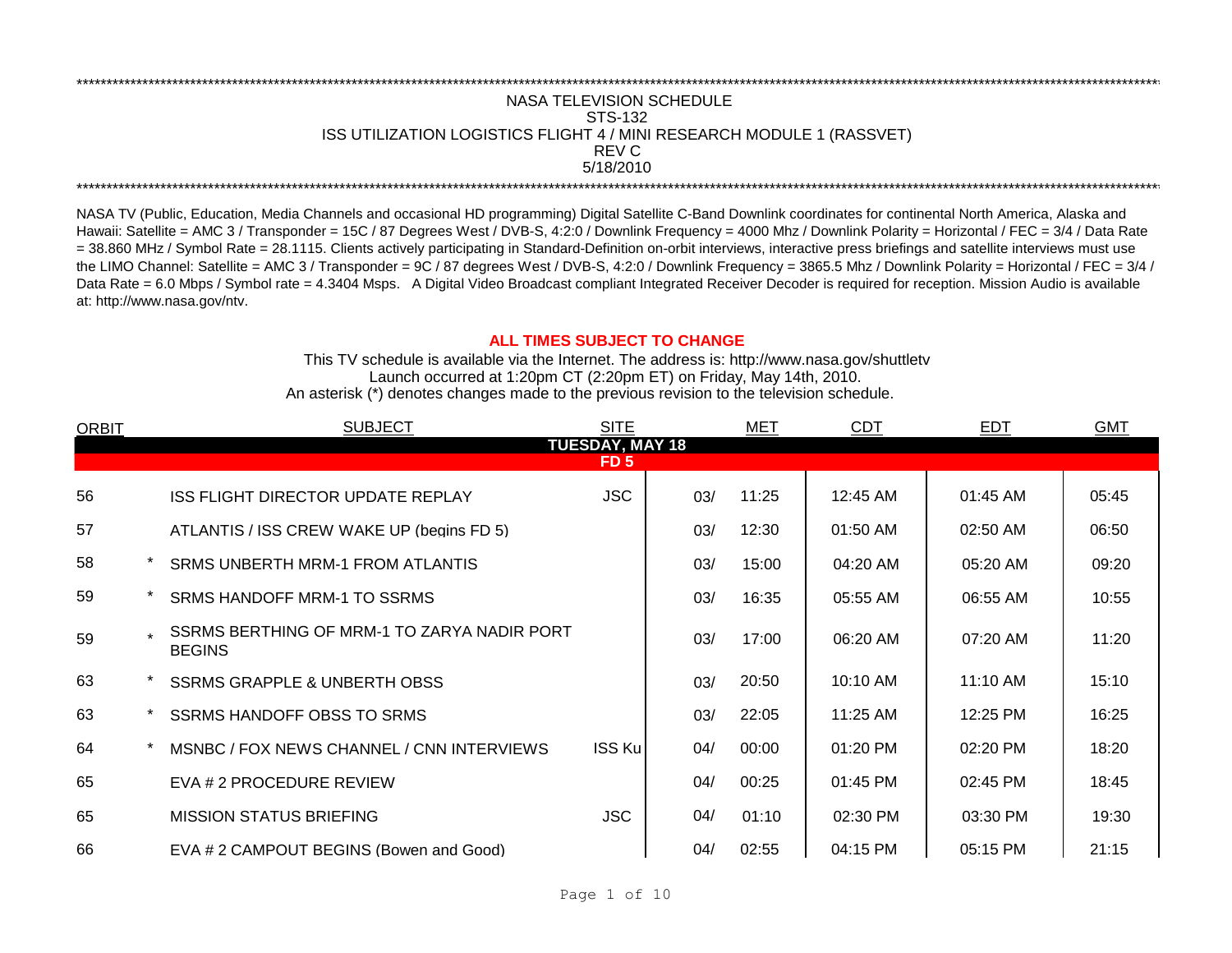| <b>ORBIT</b>             | <b>SUBJECT</b>                                                                                                                               | <b>SITE</b>     |     | <b>MET</b> | CDT      | EDT      | <b>GMT</b> |  |  |
|--------------------------|----------------------------------------------------------------------------------------------------------------------------------------------|-----------------|-----|------------|----------|----------|------------|--|--|
| 67                       | <b>ISS CREW SLEEP BEGINS</b>                                                                                                                 |                 | 04/ | 04:00      | 05:20 PM | 06:20 PM | 22:20      |  |  |
| 67                       | ATLANTIS CREW SLEEP BEGINS                                                                                                                   |                 | 04/ | 04:30      | 05:50 PM | 06:50 PM | 22:50      |  |  |
| 67                       | FLIGHT DAY 5 HIGHLIGHTS (replayed on the hour during<br>crew sleep)                                                                          | <b>JSC</b>      | 04/ | 04:40      | 06:00 PM | 07:00 PM | 23:00      |  |  |
| 69                       | <b>VIDEO FILE</b>                                                                                                                            | HQ              | 04/ | 06:40      | 08:00 PM | 09:00 PM | 01:00      |  |  |
| 69                       | HIGH DEFINITION FLIGHT DAY 5 CREW HIGHLIGHTS (if<br>available; on the NASA-TV HDTV Channel; replays from<br>5:00am CT - 4:00pm CT on May 19) | <b>JSC</b>      | 04/ | 07:40      | 09:00 PM | 10:00 PM | 02:00      |  |  |
| 71                       | <b>ISS FLIGHT DIRECTOR UPDATE</b>                                                                                                            | <b>JSC</b>      | 04/ | 09:40      | 11:00 PM | 12:00 AM | 04:00      |  |  |
| <b>WEDNESDAY, MAY 19</b> |                                                                                                                                              |                 |     |            |          |          |            |  |  |
|                          |                                                                                                                                              | FD <sub>6</sub> |     |            |          |          |            |  |  |
| 72                       | ISS FLIGHT DIRECTOR UPDATE REPLAY                                                                                                            | <b>JSC</b>      | 04/ | 11:25      | 12:45 AM | 01:45 AM | 05:45      |  |  |
| 73                       | ATLANTIS / ISS CREW WAKE UP (begins FD 6)                                                                                                    |                 | 04/ | 12:30      | 01:50 AM | 02:50 AM | 06:50      |  |  |
| 73                       | EVA # 2 PREPARATIONS RESUME                                                                                                                  |                 | 04/ | 13:10      | 02:30 AM | 03:30 AM | 07:30      |  |  |
| 75                       | <b>SSRMS REMOVES ICC FROM MBS POA</b>                                                                                                        |                 | 04/ | 15:55      | 05:15 AM | 06:15 AM | 10:15      |  |  |
| 76                       | EVA # 2 BEGINS (Bowen and Good)                                                                                                              |                 | 04/ | 17:25      | 06:45 AM | 07:45 AM | 11:45      |  |  |
| 76                       | P6 BATTERY REMOVAL AND REPLACEMENT BEGINS                                                                                                    |                 | 04/ | 18:00      | 07:20 AM | 08:20 AM | 12:20      |  |  |
| 79                       | INSTALL OLD P6 BATTERIES ON PALLET                                                                                                           |                 | 04/ | 22:15      | 11:35 AM | 12:35 PM | 16:35      |  |  |
| 80                       | EVA # 2 ENDS                                                                                                                                 |                 | 04/ | 23:55      | 01:15 PM | 02:15 PM | 18:15      |  |  |
| 81                       | <b>MISSION STATUS BRIEFING</b>                                                                                                               | <b>JSC</b>      | 05/ | 01:40      | 03:00 PM | 04:00 PM | 20:00      |  |  |
| 82                       | <b>ISS CREW SLEEP BEGINS</b>                                                                                                                 |                 | 05/ | 03:30      | 04:50 PM | 05:50 PM | 21:50      |  |  |
| 83                       | ATLANTIS CREW SLEEP BEGINS                                                                                                                   |                 | 05/ | 04:00      | 05:20 PM | 06:20 PM | 22:20      |  |  |
| 83                       | FLIGHT DAY 6 HIGHLIGHTS (replayed on the hour during<br>crew sleep)                                                                          | <b>JSC</b>      | 05/ | 04:40      | 06:00 PM | 07:00 PM | 23:00      |  |  |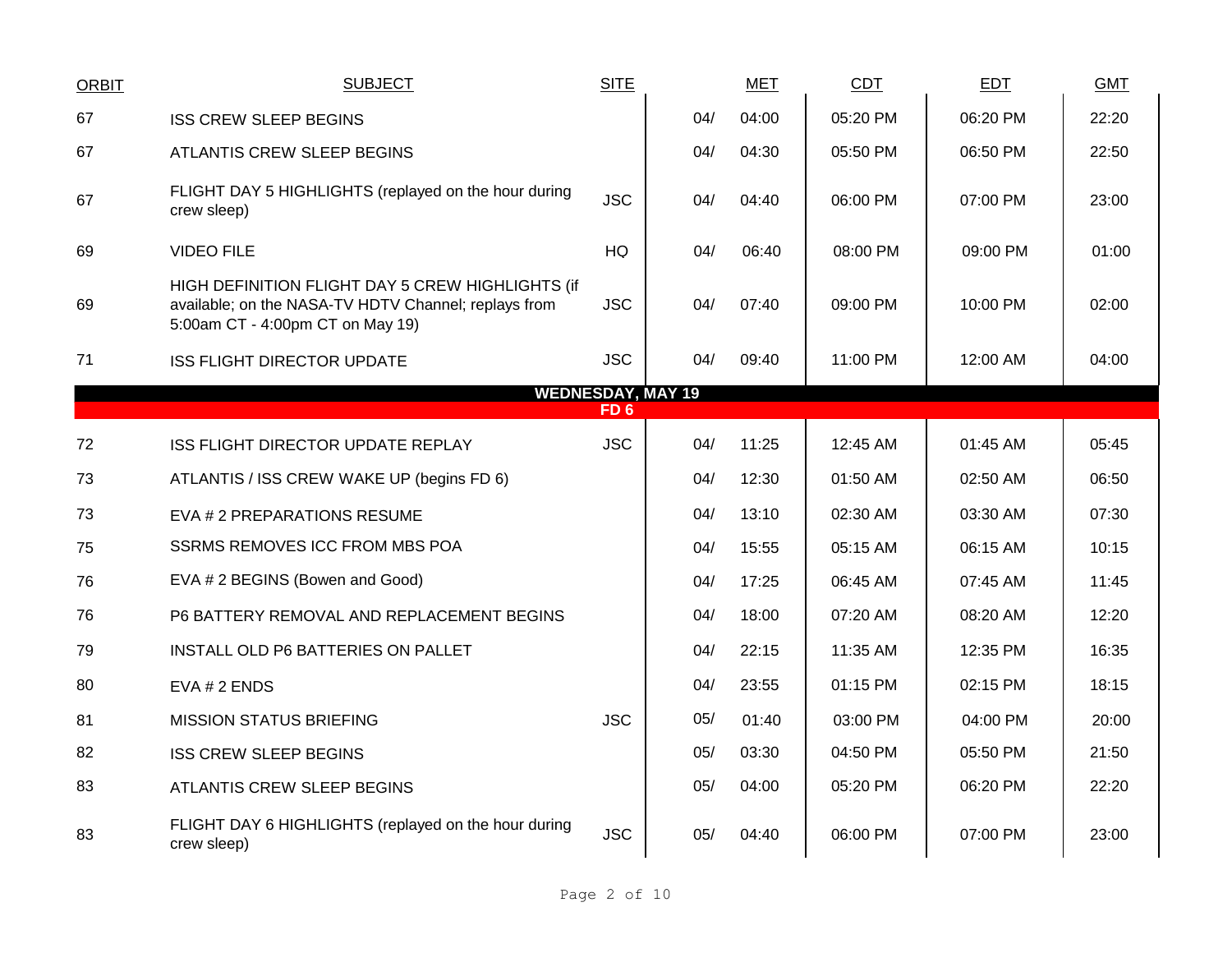| <b>ORBIT</b>            | <b>SUBJECT</b>                                                                                                                               | <b>SITE</b>   |     | <b>MET</b> | <b>CDT</b> | EDT      | <b>GMT</b> |  |  |  |
|-------------------------|----------------------------------------------------------------------------------------------------------------------------------------------|---------------|-----|------------|------------|----------|------------|--|--|--|
| 84                      | <b>VIDEO FILE</b>                                                                                                                            | <b>HQ</b>     | 05/ | 06:40      | 08:00 PM   | 09:00 PM | 01:00      |  |  |  |
| 85                      | HIGH DEFINITION FLIGHT DAY 6 CREW HIGHLIGHTS (if<br>available; on the NASA-TV HDTV Channel; replays from<br>5:00am CT - 4:00pm CT on May 20) | <b>JSC</b>    | 05/ | 07:40      | 09:00 PM   | 10:00 PM | 02:00      |  |  |  |
| 87                      | <b>ISS FLIGHT DIRECTOR UPDATE</b>                                                                                                            | <b>JSC</b>    | 05/ | 09:40      | 11:00 PM   | 12:00 AM | 04:00      |  |  |  |
| <b>THURSDAY, MAY 20</b> |                                                                                                                                              |               |     |            |            |          |            |  |  |  |
|                         | FD <sub>7</sub>                                                                                                                              |               |     |            |            |          |            |  |  |  |
| 88                      | ISS FLIGHT DIRECTOR UPDATE REPLAY                                                                                                            | <b>JSC</b>    | 05/ | 11:40      | 01:00 AM   | 02:00 AM | 06:00      |  |  |  |
| 88                      | ATLANTIS / ISS CREW WAKE UP (begins FD 7)                                                                                                    |               | 05/ | 12:00      | 01:20 AM   | 02:20 AM | 06:20      |  |  |  |
| 90                      | MRM-1 / ZARYA LEAK CHECKS                                                                                                                    |               | 05/ | 15:10      | 04:30 AM   | 05:30 AM | 09:30      |  |  |  |
| 91                      | <b>MRM-1 HATCH OPENING</b>                                                                                                                   |               | 05/ | 16:25      | 05:45 AM   | 06:45 AM | 10:45      |  |  |  |
| 91                      | EVA #3 TOOL CONFIGURATION                                                                                                                    |               | 05/ | 16:50      | 06:10 AM   | 07:10 AM | 11:10      |  |  |  |
| 92                      | ASSOCIATED PRESS / FOX NEWS RADIO / CBS NEWS<br><b>INTERVIEWS</b>                                                                            | <b>ISS Ku</b> | 05/ | 18:35      | 07:55 AM   | 08:55 AM | 12:55      |  |  |  |
| 93                      | ATLANTIS / ISS CREW OFF-DUTY PERIOD BEGINS                                                                                                   |               | 05/ | 19:55      | 09:15 AM   | 10:15 AM | 14:15      |  |  |  |
| 94                      | <b>MISSION STATUS BRIEFING</b>                                                                                                               | <b>JSC</b>    | 05/ | 21:10      | 10:30 AM   | 11:30 AM | 15:30      |  |  |  |
| 95                      | <b>VIDEO FILE</b>                                                                                                                            | HQ            | 05/ | 22:40      | 12:00 PM   | 01:00 PM | 17:00      |  |  |  |
| 96                      | EVA # 3 PROCEDURE REVIEW                                                                                                                     |               | 05/ | 23:55      | 01:15 PM   | 02:15 PM | 18:15      |  |  |  |
| 97                      | EVA #3 CAMPOUT BEGINS (Good and Reisman)                                                                                                     |               | 06/ | 02:25      | 03:45 PM   | 04:45 PM | 20:45      |  |  |  |
| 98                      | <b>ISS CREW SLEEP BEGINS</b>                                                                                                                 |               | 06/ | 03:30      | 04:50 PM   | 05:50 PM | 21:50      |  |  |  |
| 98                      | <b>ATLANTIS CREW SLEEP BEGINS</b>                                                                                                            |               | 06/ | 04:00      | 05:20 PM   | 06:20 PM | 22:20      |  |  |  |
| 99                      | FLIGHT DAY 7 HIGHLIGHTS (replayed on the hour during<br>crew sleep)                                                                          | <b>JSC</b>    | 06/ | 04:40      | 06:00 PM   | 07:00 PM | 23:00      |  |  |  |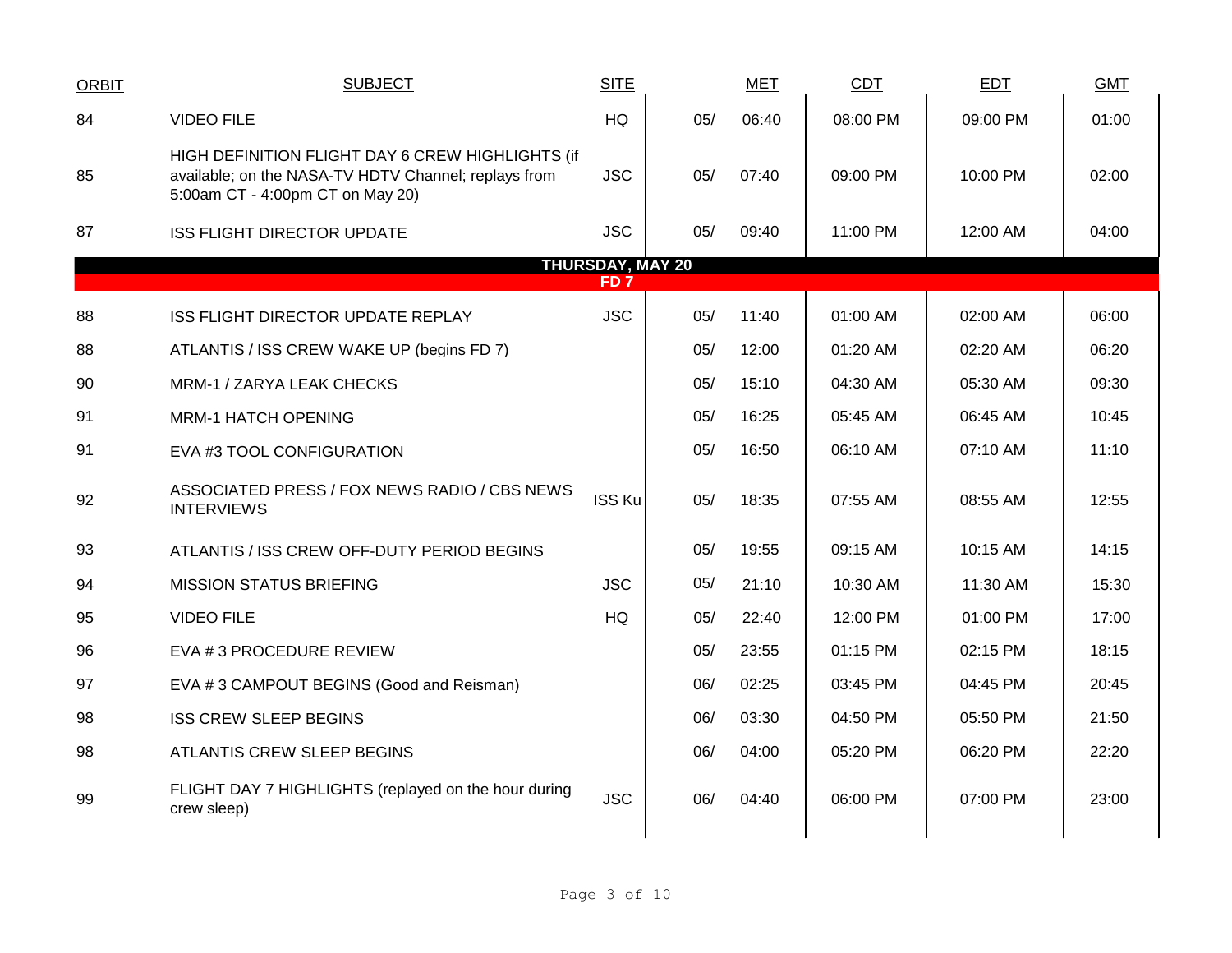| <b>ORBIT</b> | <b>SUBJECT</b>                                                                                                                               | <b>SITE</b>           |     | <b>MET</b> | <b>CDT</b> | <b>EDT</b> | <b>GMT</b> |
|--------------|----------------------------------------------------------------------------------------------------------------------------------------------|-----------------------|-----|------------|------------|------------|------------|
| 101          | HIGH DEFINITION FLIGHT DAY 7 CREW HIGHLIGHTS (if<br>available; on the NASA-TV HDTV Channel; replays from<br>5:00am CT - 4:00pm CT on May 21) | <b>JSC</b>            | 06/ | 07:40      | 09:00 PM   | 10:00 PM   | 02:00      |
| 102          | <b>ISS FLIGHT DIRECTOR UPDATE</b>                                                                                                            | <b>JSC</b>            | 06/ | 09:40      | 11:00 PM   | 12:00 AM   | 04:00      |
|              |                                                                                                                                              | <b>FRIDAY, MAY 21</b> |     |            |            |            |            |
|              |                                                                                                                                              | FD 8                  |     |            |            |            |            |
| 103          | <b>ISS FLIGHT DIRECTOR UPDATE REPLAY</b>                                                                                                     | <b>JSC</b>            | 06/ | 11:40      | 01:00 AM   | 02:00 AM   | 06:00      |
| 104          | ATLANTIS / ISS CREW WAKE UP (begins FD 8)                                                                                                    |                       | 06/ | 12:00      | 01:20 AM   | 02:20 AM   | 06:20      |
| 104          | EVA #3 PREPARATIONS RESUME                                                                                                                   |                       | 06/ | 12:40      | 02:00 AM   | 03:00 AM   | 07:00      |
| 106          | SSRMS MANEUVERS ICC TO EVA WORKSITE                                                                                                          |                       | 06/ | 16:15      | 05:35 AM   | 06:35 AM   | 10:35      |
| 107          | EVA #3 BEGINS (Reisman and Good)                                                                                                             |                       | 06/ | 16:55      | 06:15 AM   | 07:15 AM   | 11:15      |
| 108          | P6 BATTERY REMOVAL AND REPLACEMENT RESUMES                                                                                                   |                       | 06/ | 18:05      | 07:25 AM   | 08:25 AM   | 12:25      |
| 109          | INSTALL OLD P6 BATTERIES ON PALLET                                                                                                           |                       | 06/ | 20:40      | 10:00 AM   | 11:00 AM   | 15:00      |
| 110          | P6 CLEANUP WORK                                                                                                                              |                       | 06/ | 21:30      | 10:50 AM   | 11:50 AM   | 15:50      |
| 110          | <b>RETRIEVE PDGF (If time permits)</b>                                                                                                       |                       | 06/ | 21:40      | 11:00 AM   | 12:00 PM   | 16:00      |
| 110          | SSRMS MANEUVERS ICC TO MBS POA FOR<br><b>TEMPORARY STOWAGE</b>                                                                               |                       | 06/ | 21:45      | 11:05 AM   | 12:05 PM   | 16:05      |
| 111          | EVA #3 ENDS                                                                                                                                  |                       | 06/ | 23:20      | 12:40 PM   | 01:40 PM   | 17:40      |
| 113          | <b>MISSION STATUS BRIEFING</b>                                                                                                               | <b>JSC</b>            | 07/ | 01:40      | 03:00 PM   | 04:00 PM   | 20:00      |
| 114          | <b>ISS CREW SLEEP BEGINS</b>                                                                                                                 |                       | 07/ | 03:00      | 04:20 PM   | 05:20 PM   | 21:20      |
| 114          | ATLANTIS CREW SLEEP BEGINS                                                                                                                   |                       | 07/ | 03:30      | 04:50 PM   | 05:50 PM   | 21:50      |
| 114          | FLIGHT DAY 8 HIGHLIGHTS (replayed on the hour during<br>crew sleep)                                                                          | <b>JSC</b>            | 07/ | 03:40      | 05:00 PM   | 06:00 PM   | 22:00      |
| 116          | <b>VIDEO FILE</b>                                                                                                                            | <b>HQ</b>             | 07/ | 06:40      | 08:00 PM   | 09:00 PM   | 01:00      |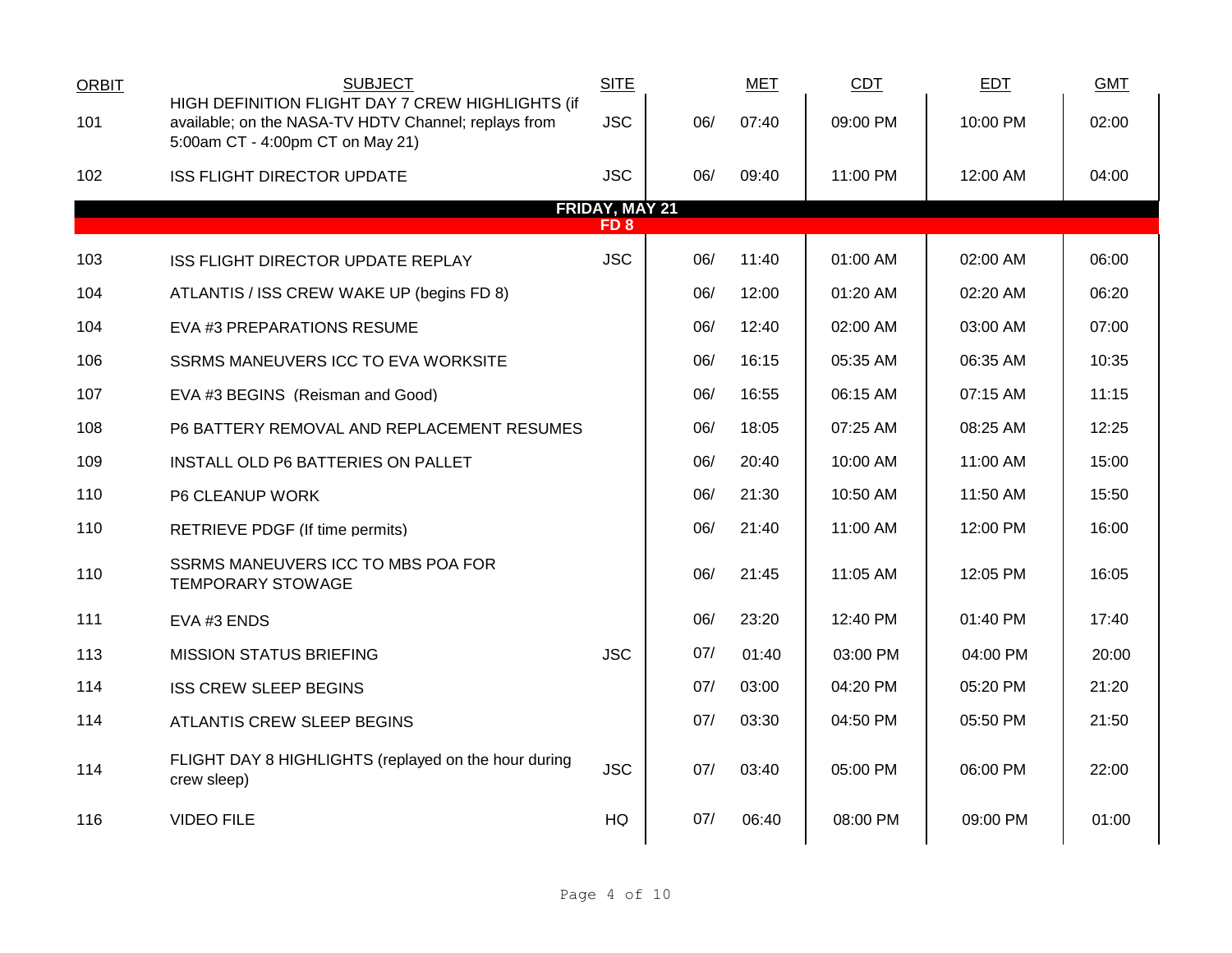| <b>ORBIT</b> | <b>SUBJECT</b>                                                                                                                               | <b>SITE</b>                                |     | MET   | <b>CDT</b> | EDT      | <b>GMT</b> |
|--------------|----------------------------------------------------------------------------------------------------------------------------------------------|--------------------------------------------|-----|-------|------------|----------|------------|
| 116          | HIGH DEFINITION FLIGHT DAY 8 CREW HIGHLIGHTS (if<br>available; on the NASA-TV HDTV Channel; replays from<br>5:00am CT - 4:00pm CT on May 22) | <b>JSC</b>                                 | 07/ | 06:40 | 08:00 PM   | 09:00 PM | 01:00      |
| 118          | <b>ISS FLIGHT DIRECTOR UPDATE</b>                                                                                                            | <b>JSC</b>                                 | 07/ | 10:10 | 11:30 PM   | 12:30 AM | 04:30      |
|              |                                                                                                                                              | <b>SATURDAY, MAY 22</b><br>FD <sub>9</sub> |     |       |            |          |            |
| 119          | ISS FLIGHT DIRECTOR UPDATE REPLAY                                                                                                            | <b>JSC</b>                                 | 07/ | 11:10 | 12:30 AM   | 01:30 AM | 05:30      |
| 119          | ATLANTIS / ISS CREW WAKE UP (begins FD 9)                                                                                                    |                                            | 07/ | 11:30 | 12:50 AM   | 01:50 AM | 05:50      |
| 121          | SSRMS BERTHS ICC IN ATLANTIS' PAYLOAD BAY                                                                                                    |                                            | 07/ | 14:50 | 04:10 AM   | 05:10 AM | 09:10      |
| 123          | U.S. PAO EDUCATIONAL EVENT                                                                                                                   | <b>ISS Ku</b>                              | 07/ | 17:20 | 06:40 AM   | 07:40 AM | 11:40      |
| 125          | <b>MISSION STATUS BRIEFING</b>                                                                                                               | <b>JSC</b>                                 | 07/ | 20:10 | 09:30 AM   | 10:30 AM | 14:30      |
| 125          | ATLANTIS CREW OFF DUTY PERIOD                                                                                                                |                                            | 07/ | 20:45 | 10:05 AM   | 11:05 AM | 15:05      |
| 129          | <b>ISS CREW SLEEP BEGINS</b>                                                                                                                 |                                            | 08/ | 02:00 | 03:20 PM   | 04:20 PM | 20:20      |
| 129          | ATLANTIS CREW SLEEP BEGINS                                                                                                                   |                                            | 08/ | 02:30 | 03:50 PM   | 04:50 PM | 20:50      |
| 129          | FLIGHT DAY 9 HIGHLIGHTS (replayed on the hour during<br>crew sleep)                                                                          | <b>JSC</b>                                 | 08/ | 02:40 | 04:00 PM   | 05:00 PM | 21:00      |
| 131          | HIGH DEFINITION FLIGHT DAY 9 CREW HIGHLIGHTS (if<br>available; on the NASA-TV HDTV Channel; replays from<br>5:00am CT - 4:00pm CT on May 23) | <b>JSC</b>                                 | 08/ | 05:40 | 07:00 PM   | 08:00 PM | 00:00      |
| 134          | ATLANTIS / ISS CREW WAKE UP (begins FD 10)                                                                                                   |                                            | 08/ | 10:30 | 11:50 PM   | 12:50 AM | 04:50      |
|              |                                                                                                                                              | <b>SUNDAY, MAY 23</b><br><b>FD 10</b>      |     |       |            |          |            |
| 137          | RENDEZVOUS TOOL CHECKOUT                                                                                                                     |                                            | 08/ | 14:50 | 04:10 AM   | 05:10 AM | 09:10      |
| 138          | JOINT CREW NEWS CONFERENCE                                                                                                                   | <b>ISS Ku</b>                              | 08/ | 16:10 | 05:30 AM   | 06:30 AM | 10:30      |
| 139          | FAREWELL AND HATCH CLOSURE                                                                                                                   |                                            | 08/ | 17:50 | 07:10 AM   | 08:10 AM | 12:10      |
|              |                                                                                                                                              |                                            |     |       |            |          |            |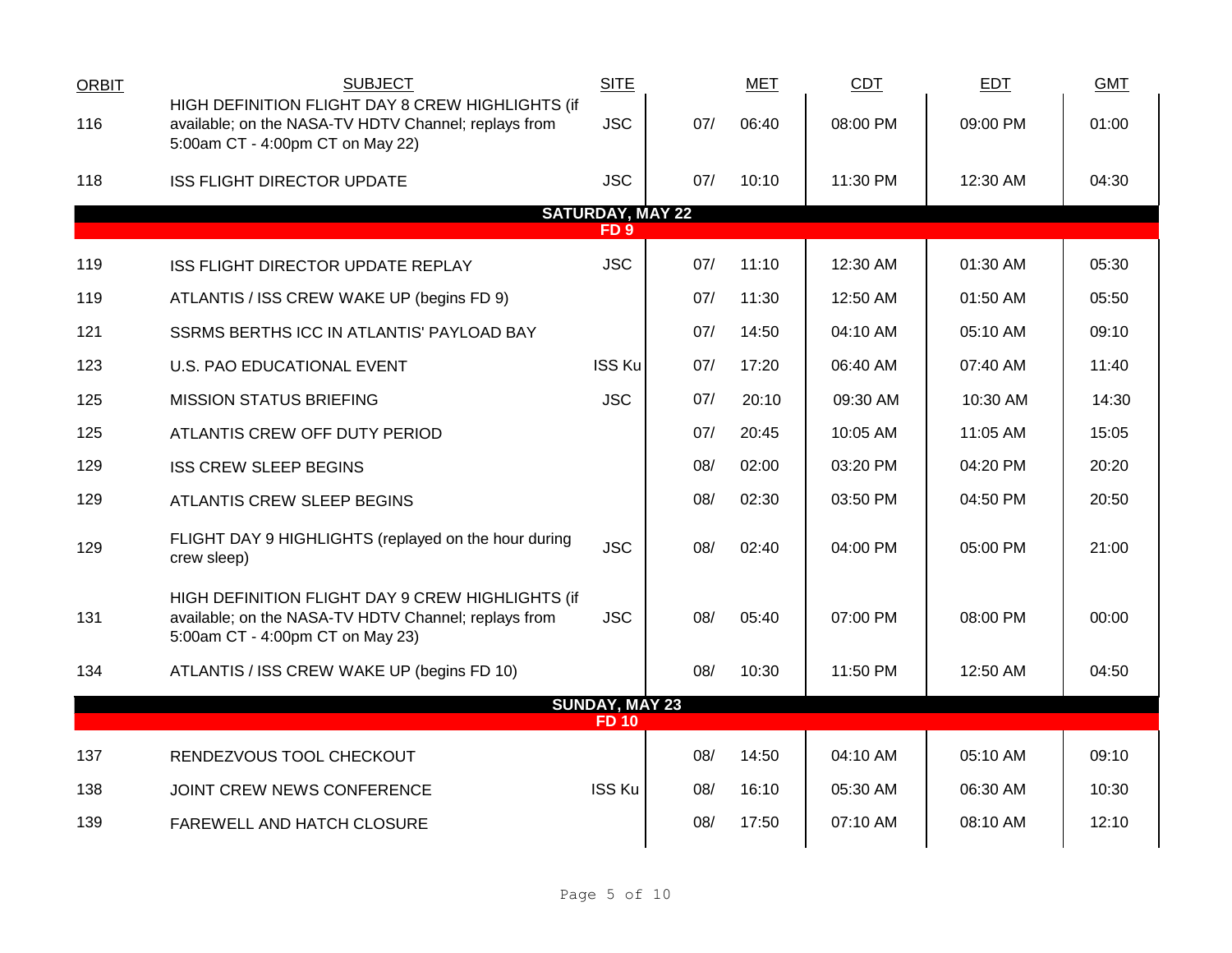| <b>ORBIT</b> | <b>SUBJECT</b>                                                                                                                                | <b>SITE</b>                           |     | <b>MET</b> | CDT      | <b>EDT</b> | <b>GMT</b> |
|--------------|-----------------------------------------------------------------------------------------------------------------------------------------------|---------------------------------------|-----|------------|----------|------------|------------|
| 139          | CENTERLINE CAMERA INSTALLATION AND ODS LEAK<br><b>CHECK</b>                                                                                   |                                       | 08/ | 18:30      | 07:50 AM | 08:50 AM   | 12:50      |
| 141          | ATLANTIS UNDOCKS FROM ISS                                                                                                                     |                                       | 08/ | 21:00      | 10:20 AM | 11:20 AM   | 15:20      |
| 141          | ATLANTIS FLYAROUND OF ISS BEGINS                                                                                                              |                                       | 08/ | 21:25      | 10:45 AM | 11:45 AM   | 15:45      |
| 142          | ATLANTIS FINAL SEPARATION FROM ISS                                                                                                            |                                       | 08/ | 22:43      | 12:03 PM | 01:03 PM   | 17:03      |
| 142          | SHUTTLE VTR PLAYBACK OF UNDOCKING                                                                                                             |                                       | 08/ | 22:55      | 12:15 PM | 01:15 PM   | 17:15      |
| 143          | INTERPRETED REPLY OF JOINT CREW NEWS<br>CONFERENCE                                                                                            | <b>JSC</b>                            | 08/ | 23:40      | 01:00 PM | 02:00 PM   | 18:00      |
| 144          | <b>MISSION STATUS BRIEFING</b>                                                                                                                | <b>JSC</b>                            | 09/ | 01:40      | 03:00 PM | 04:00 PM   | 20:00      |
| 145          | ATLANTIS CREW SLEEP BEGINS                                                                                                                    |                                       | 09/ | 02:30      | 03:50 PM | 04:50 PM   | 20:50      |
| 145          | FLIGHT DAY 10 HIGHLIGHTS (replayed on the hour during<br>crew sleep)                                                                          | <b>JSC</b>                            | 09/ | 02:40      | 04:00 PM | 05:00 PM   | 21:00      |
| 147          | HIGH DEFINITION FLIGHT DAY 10 CREW HIGHLIGHTS<br>(if available; on the NASA-TV HDTV Channel; replays from<br>5:00am CT - 4:00pm CT on May 24) | <b>JSC</b>                            | 09/ | 05:40      | 07:00 PM | 08:00 PM   | 00:00      |
| 150          | ATLANTIS / ISS CREW WAKE UP (begins FD 11)                                                                                                    |                                       | 09/ | 10:30      | 11:50 PM | 12:50 AM   | 04:50      |
|              |                                                                                                                                               | <b>MONDAY, MAY 24</b><br><b>FD 11</b> |     |            |          |            |            |
| 154          | LATE INSPECTION OF ATLANTIS' TPS                                                                                                              |                                       | 09/ | 15:50      | 05:10 AM | 06:10 AM   | 10:10      |
|              |                                                                                                                                               |                                       |     |            |          |            |            |
| 156          | <b>MISSION STATUS BRIEFING</b>                                                                                                                | <b>JSC</b>                            | 09/ | 19:40      | 09:00 AM | 10:00 AM   | 14:00      |
| 157          | <b>OBSS BERTH</b>                                                                                                                             |                                       | 09/ | 21:05      | 10:25 AM | 11:25 AM   | 15:25      |
| 158          | <b>VIDEO FILE</b>                                                                                                                             | HQ                                    | 09/ | 22:40      | 12:00 PM | 01:00 PM   | 17:00      |
| 160          | <b>MMT BRIEFING</b>                                                                                                                           | <b>JSC</b>                            | 10/ | 01:40      | 03:00 PM | 04:00 PM   | 20:00      |
| 160          | ATLANTIS CREW SLEEP BEGINS                                                                                                                    |                                       | 10/ | 02:00      | 03:20 PM | 04:20 PM   | 20:20      |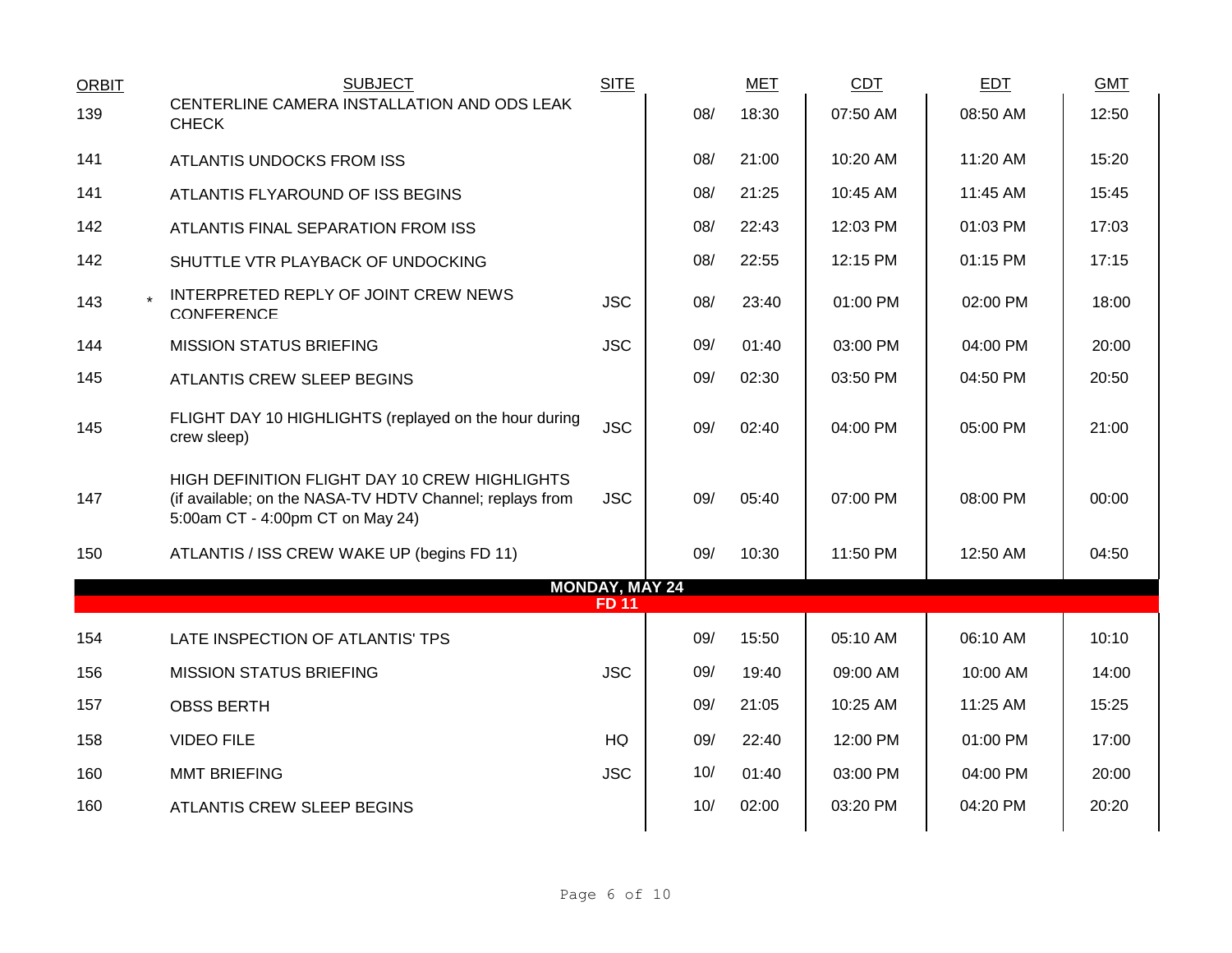| <b>ORBIT</b> | <b>SUBJECT</b>                                                                                                                                | <b>SITE</b>            |     | <b>MET</b> | CDT      | <b>EDT</b> | <b>GMT</b> |
|--------------|-----------------------------------------------------------------------------------------------------------------------------------------------|------------------------|-----|------------|----------|------------|------------|
| 161          | FLIGHT DAY 11 HIGHLIGHTS (replayed on the hour during<br>crew sleep)                                                                          | <b>JSC</b>             | 10/ | 02:40      | 04:00 PM | 05:00 PM   | 21:00      |
| 163          | HIGH DEFINITION FLIGHT DAY 11 CREW HIGHLIGHTS<br>(if available; on the NASA-TV HDTV Channel; replays from<br>5:00am CT - 4:00pm CT on May 24) | <b>JSC</b>             | 10/ | 05:40      | 07:00 PM | 08:00 PM   | 00:00      |
| 165          | ATLANTIS CREW WAKE UP (begins FD 12)                                                                                                          |                        | 10/ | 10:00      | 11:20 PM | 12:20 AM   | 04:20      |
|              |                                                                                                                                               | <b>TUESDAY, MAY 25</b> |     |            |          |            |            |
|              |                                                                                                                                               | <b>FD12</b>            |     |            |          |            |            |
| 168          | <b>FCS CHECKOUT</b>                                                                                                                           |                        | 10/ | 13:10      | 02:30 AM | 03:30 AM   | 07:30      |
| 168          | <b>CABIN STOWAGE BEGINS</b>                                                                                                                   |                        | 10/ | 13:25      | 02:45 AM | 03:45 AM   | 07:45      |
| 168          | <b>RCS HOT-FIRE TEST</b>                                                                                                                      |                        | 10/ | 14:20      | 03:40 AM | 04:40 AM   | 08:40      |
| 170          | THE COLBERT REPORT / ABC RADIO NETWORK /<br><b>WEWS-TV INTERVIEWS</b>                                                                         | <b>TDRE</b>            | 10/ | 17:40      | 07:00 AM | 08:00 AM   | 12:00      |
| 172          | <b>MISSION STATUS BRIEFING</b>                                                                                                                | <b>JSC</b>             | 10/ | 19:40      | 09:00 AM | 10:00 AM   | 14:00      |
| 174          | KU-BAND ANTENNA STOWAGE                                                                                                                       |                        | 10/ | 22:50      | 12:10 PM | 01:10 PM   | 17:10      |
| 175          | <b>VIDEO FILE</b>                                                                                                                             | HQ                     | 11/ | 00:40      | 02:00 PM | 03:00 PM   | 19:00      |
| 176          | ATLANTIS CREW SLEEP BEGINS                                                                                                                    |                        | 11/ | 02:00      | 03:20 PM | 04:20 PM   | 20:20      |
| 176          | FLIGHT DAY 12 HIGHLIGHTS (replayed on the hour during<br>crew sleep)                                                                          | <b>JSC</b>             | 11/ | 02:40      | 04:00 PM | 05:00 PM   | 21:00      |
| 178          | HIGH DEFINITION FLIGHT DAY 12 CREW HIGHLIGHTS<br>(if available; on the NASA-TV HDTV Channel; replays from<br>5:00am CT - 4:00pm CT on May 25) | <b>JSC</b>             | 11/ | 05:40      | 07:00 PM | 08:00 PM   | 00:00      |
| 181          | ATLANTIS CREW WAKE UP (begins FD 13)                                                                                                          |                        | 11/ | 10:00      | 11:20 PM | 12:20 AM   | 04:20      |
|              |                                                                                                                                               |                        |     |            |          |            |            |
|              |                                                                                                                                               |                        |     |            |          |            |            |
|              |                                                                                                                                               |                        |     |            |          |            |            |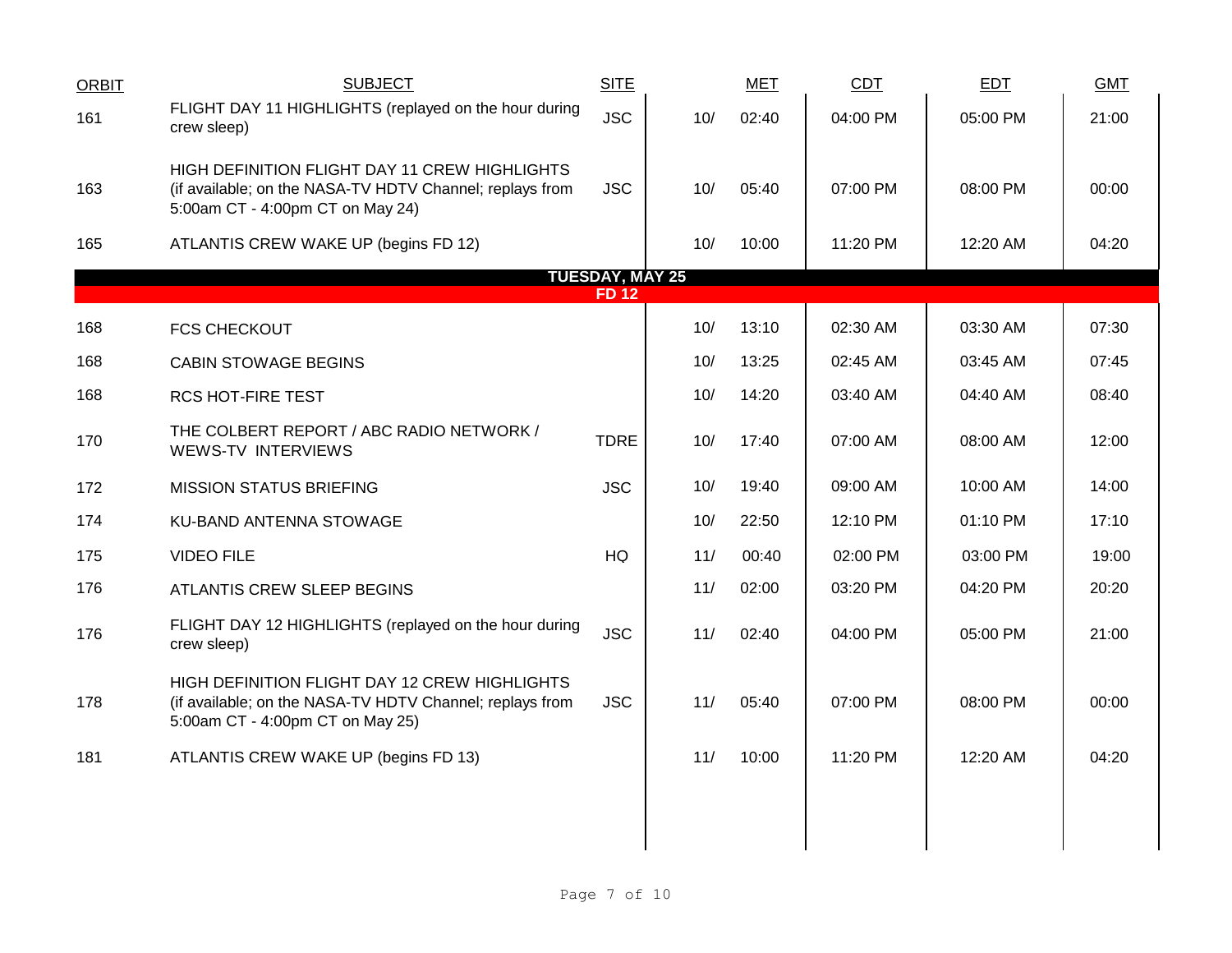| <b>ORBIT</b> | <b>SUBJECT</b>                                                                              | <b>SITE</b> |     | <b>MET</b> | CDT                | EDT      | <b>GMT</b> |
|--------------|---------------------------------------------------------------------------------------------|-------------|-----|------------|--------------------|----------|------------|
|              | <b>WEDNESDAY, MAY 26</b>                                                                    | <b>FD13</b> |     |            |                    |          |            |
| 183          | ATLANTIS DEORBIT PREPARATIONS BEGIN                                                         |             | 11/ | 13:20      | 02:40 AM           | 03:40 AM | 07:40      |
| 184          | PAYLOAD BAY DOOR CLOSING                                                                    |             | 11/ | 14:44      | 04:04 AM           | 05:04 AM | 09:04      |
| 186          | ATLANTIS DEORBIT BURN                                                                       |             | 11/ | 17:24      | 06:44 AM           | 07:44 AM | 11:44      |
| 187          | MILA C-BAND RADAR ACQUISITION OF ATLANTIS                                                   |             | 11/ | 18:13      | 07:33 AM           | 08:33 AM | 12:33      |
| 187          | <b>KSC LANDING</b>                                                                          | <b>KSC</b>  | 11/ | 18:26      | 07:46 AM           | 08:46 AM | 12:46      |
|              | POST-LANDING NEWS CONFERENCE                                                                | <b>KSC</b>  |     |            | NET L+2 HRS.       |          |            |
|              | ENTRY FLIGHT CONTROL TEAM VIDEO REPLAY<br>(replayed after Post-Landing News Conference)     | <b>JSC</b>  |     |            | $\sim$ L+3 HRS.    |          |            |
|              | STS-132 MISSION HIGHLIGHTS VIDEO REPLAY<br>(replayed after Entry Flight Control Team Video) | <b>JSC</b>  |     |            | $~\sim$ L+3.5 HRS. |          |            |
|              | STS-132 CREW NEWS CONFERENCE (may be postponed<br>or cancelled)                             | <b>KSC</b>  |     |            | NET L+4.5 HRS.     |          |            |
|              |                                                                                             |             |     |            |                    |          |            |
|              |                                                                                             |             |     |            |                    |          |            |
|              |                                                                                             |             |     |            |                    |          |            |
|              |                                                                                             |             |     |            |                    |          |            |
|              |                                                                                             |             |     |            |                    |          |            |
|              |                                                                                             |             |     |            |                    |          |            |
|              |                                                                                             |             |     |            |                    |          |            |
|              |                                                                                             |             |     |            |                    |          |            |
|              |                                                                                             |             |     |            |                    |          |            |
|              |                                                                                             |             |     |            |                    |          |            |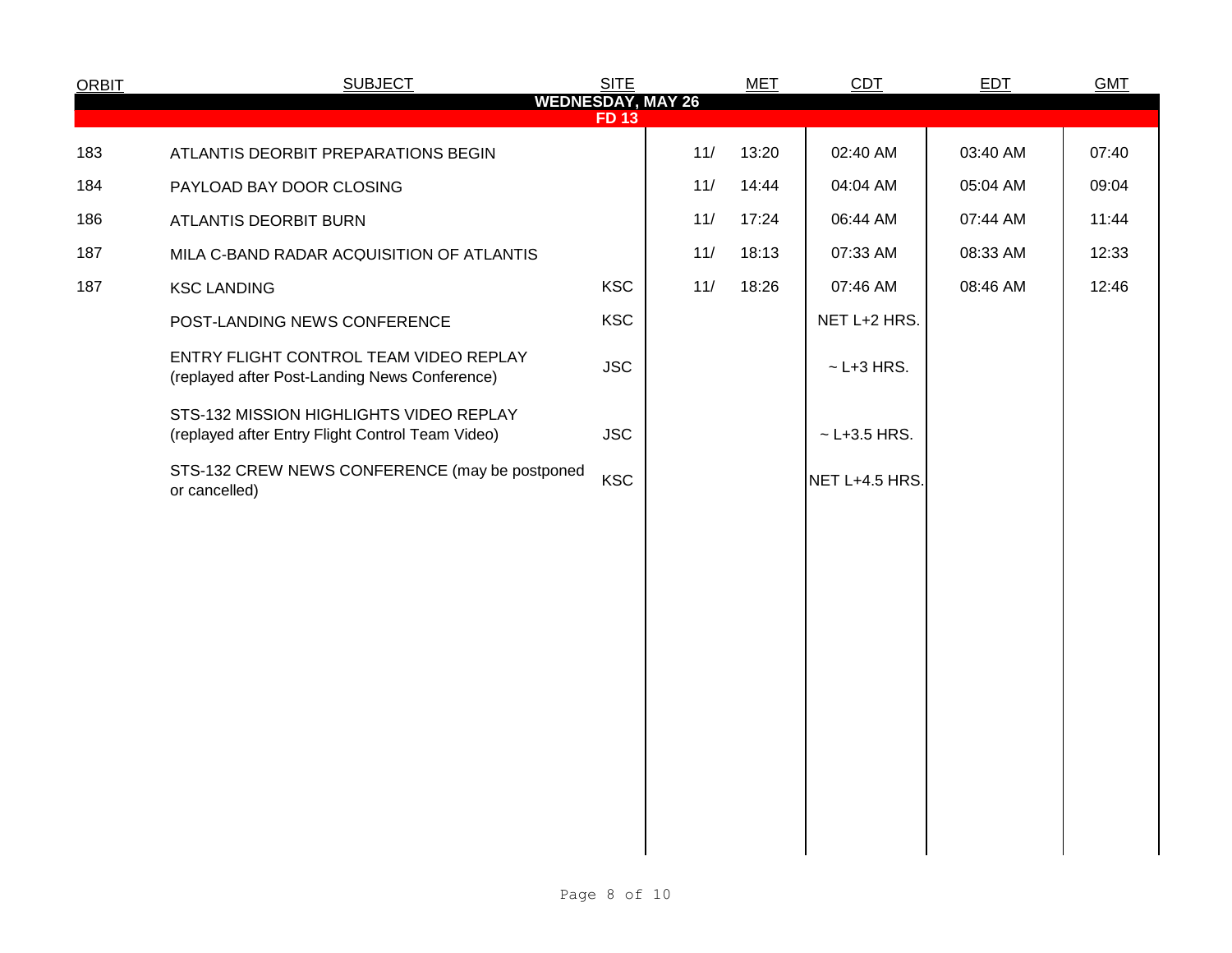| <b>ORBIT</b>           | <b>SUBJECT</b>                                                                                              | <b>SITE</b>                | <b>MET</b> | <b>CDT</b> | <b>EDT</b> | <b>GMT</b> |
|------------------------|-------------------------------------------------------------------------------------------------------------|----------------------------|------------|------------|------------|------------|
|                        |                                                                                                             | <b>DEFINITION OF TERMS</b> |            |            |            |            |
| AMC:                   | <b>Americom Satellite</b>                                                                                   |                            |            |            |            |            |
| CDT:                   | <b>Central Daylight Time</b>                                                                                |                            |            |            |            |            |
| Destiny:               | U.S. Laboratory on ISS                                                                                      |                            |            |            |            |            |
| EMU:                   | <b>Extravehicular Mobility Unit</b>                                                                         |                            |            |            |            |            |
| <b>EOTP</b>            | <b>Enhanced ORU Temporary Platform</b>                                                                      |                            |            |            |            |            |
| EST:                   | Eastern Daylight Time                                                                                       |                            |            |            |            |            |
| EVA:                   | <b>Extravehicular Activity</b>                                                                              |                            |            |            |            |            |
| FCS:                   | <b>Flight Control System</b>                                                                                |                            |            |            |            |            |
| FD:                    | <b>Flight Day</b>                                                                                           |                            |            |            |            |            |
| GMT:                   | <b>Greenwich Mean Time</b>                                                                                  |                            |            |            |            |            |
| HARMONY: Node 2        |                                                                                                             |                            |            |            |            |            |
| HD:                    | <b>High Definition Television</b>                                                                           |                            |            |            |            |            |
| HQ:                    | <b>NASA Headquarters</b>                                                                                    |                            |            |            |            |            |
| ISS:                   | <b>International Space Station</b>                                                                          |                            |            |            |            |            |
| JSC:                   | Johnson Space Center                                                                                        |                            |            |            |            |            |
| Kibo:                  | Japanese Pressurized Module                                                                                 |                            |            |            |            |            |
| KSC:                   | Kennedy Space Center                                                                                        |                            |            |            |            |            |
| L:                     | Launch or Landing time                                                                                      |                            |            |            |            |            |
| LIMO:                  | Live Interview Media Outlet channel                                                                         |                            |            |            |            |            |
| MECO:                  | Main Engine Cut-Off                                                                                         |                            |            |            |            |            |
| MET:                   | Mission Elapsed Time, which begins at the moment of launch and is read: DAYS/HOURS:MINUTES. LAUNCH=00/00:00 |                            |            |            |            |            |
| <b>MILA</b>            | Merritt Island, Florida Tracking Station                                                                    |                            |            |            |            |            |
| MMT:                   | <b>Mission Management Team</b>                                                                              |                            |            |            |            |            |
| MRM-1                  | Mini Research Module 1 (new docking port on ISS)                                                            |                            |            |            |            |            |
| MS:                    | <b>Mission Specialist</b>                                                                                   |                            |            |            |            |            |
| NET:                   | No Earlier Than                                                                                             |                            |            |            |            |            |
| OBSS:                  | Orbiter Boom Sensor System                                                                                  |                            |            |            |            |            |
| ODS:                   | <b>Orbiter Docking System</b>                                                                               |                            |            |            |            |            |
| OMS:                   | <b>Orbital Maneuvering System</b>                                                                           |                            |            |            |            |            |
| ORU:                   | <b>Orbital Replacement Unit</b>                                                                             |                            |            |            |            |            |
| P6:                    | Port Six Truss Segment                                                                                      |                            |            |            |            |            |
| PAO:                   | <b>Public Affairs office</b>                                                                                |                            |            |            |            |            |
| PDGF:                  | Power Data Grapple Fixture                                                                                  |                            |            |            |            |            |
| <b>PMA-3:</b>          | <b>Pressurized Mating Adapter 3</b>                                                                         |                            |            |            |            |            |
| POA:                   | Payload ORU Accomodation                                                                                    |                            |            |            |            |            |
| RCS:                   | <b>Reaction Control System</b>                                                                              |                            |            |            |            |            |
| RPM:                   | Rendezvous Pitch Maneuver                                                                                   |                            |            |            |            |            |
| SGANT:                 | Space-to-Ground Antenna                                                                                     |                            |            |            |            |            |
|                        |                                                                                                             |                            |            |            |            |            |
| SRMS:<br><b>SSRMS:</b> | Shuttle Remote Manipulator System on Atlantis                                                               |                            |            |            |            |            |
|                        | Space Station Remote Manipulator System (Canadarm2 ISS Robotic Arm)                                         |                            |            |            |            |            |
| STS:                   | Space Transportation System<br><b>Terminal Initiation Rendezvous Maneuver</b>                               |                            |            |            |            |            |
| TI:                    |                                                                                                             |                            |            |            |            |            |